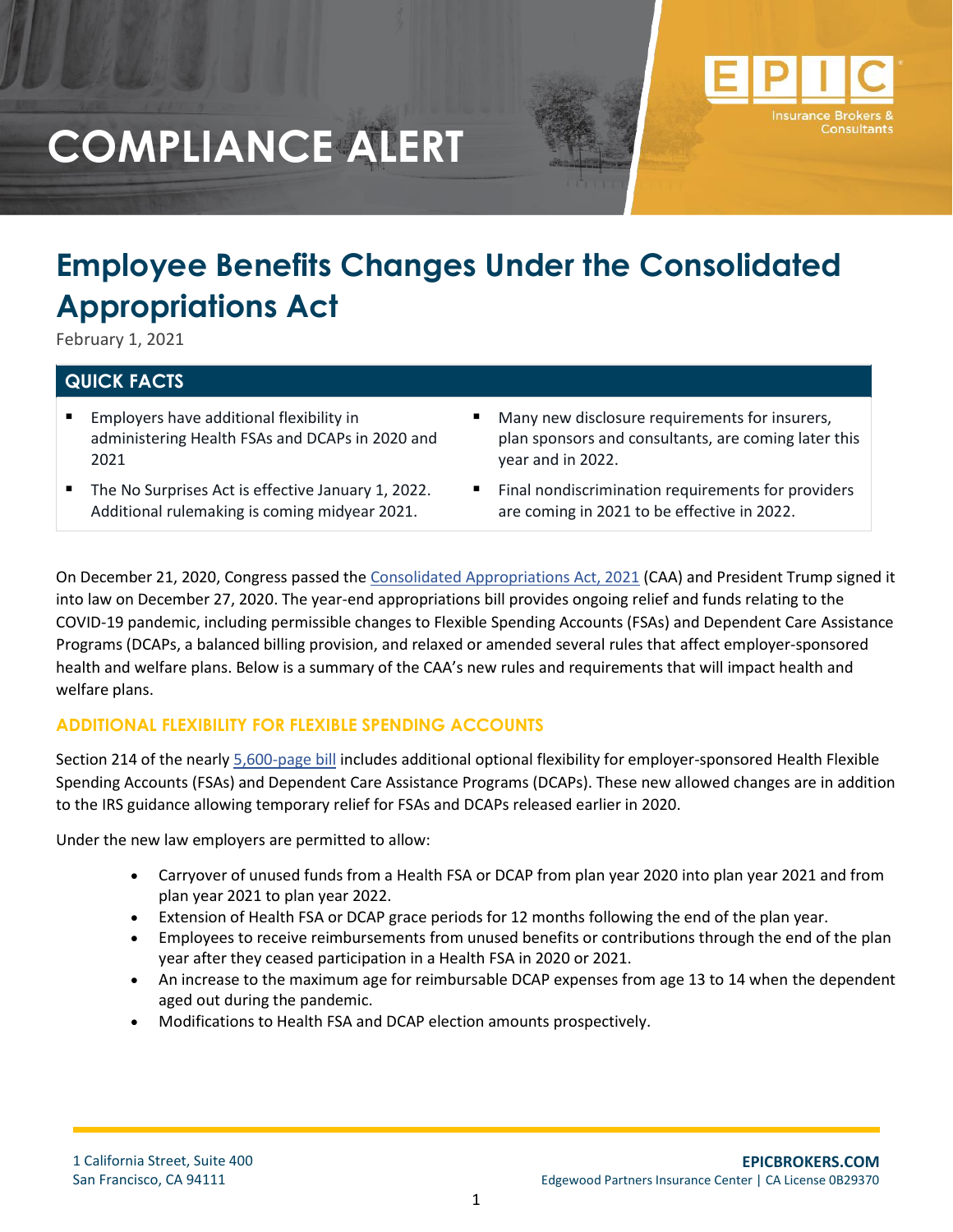

Employers are permitted, but not required to allow any or all of these changes. Employers wishing to make these changes must amend their cafeteria plans. The IRS will allow plan amendments to be retroactive if amendments are adopted by the end of the first calendar year beginning after the end of the plan year in which the amendment is effective, and the plan is operated within the terms of the amendment beginning on the effective date of the amendment. This means 2020 plans making amendments for the 2020 plan year must have signed amendments before December 31, 2021.

### **NEW HEALTH AND WELFARE DISCLOSURE REQUIREMENTS**

The CAA has Sections dedicated to new disclosure and reporting requirements for group health and welfare plans (GHPs). These disclosure and reporting requirements include the: (1) removal of gag clauses on network provider pricing and quality information, (2) disclosure of broker and consultant compensation, (3) analysis of a medical plan's compliance with the [Mental Health Parity and Addiction Equity Act](https://www.cms.gov/CCIIO/Programs-and-Initiatives/Other-Insurance-Protections/mhpaea_factsheet) (MHPAEA), and (4) reporting of a GHPs pharmacy benefits and prescription drug costs.

### **Plan Identification Card Disclosures**

The CAA requires additional disclosures on plan identification cards that inform participants of their applicable health plan cost-sharing (deductibles and out-of-pocket maximums) requirements. GHPs must provide the following information, in clear writing, on any physical or electronic identification card issued to participants:

- Any deductibles and out-of-pocket maximum limits applicable to the participants' plan or coverage; and
- The telephone number and web address where plan participants can obtain plan information.

These disclosure rules apply beginning January 1, 2022.

### **Price Comparison Tools**

Under the CAA, plans and insures – including self-insurers – must provide a price comparison tool that is available by phone and on the plan's website. The price comparison tool must permit participants to compare their portion of costsharing under the plan for particular services and items for the plan year, based on specific (1) geographic regions, and (2) participating providers.

These disclosure rules apply beginning January 1, 2022.

### **Continuity of Coverage Regarding Health Providers**

The CAA addresses what happens if a health provider is removed from a plan's network following termination of the network contract between the plan and provider. When this occurs, the plan or insurer must timely notify plan participants who are receiving care from the provider that:

- The provider is no longer part of the plan's network.
- The participant has the right to continue receiving transitional care from the provider.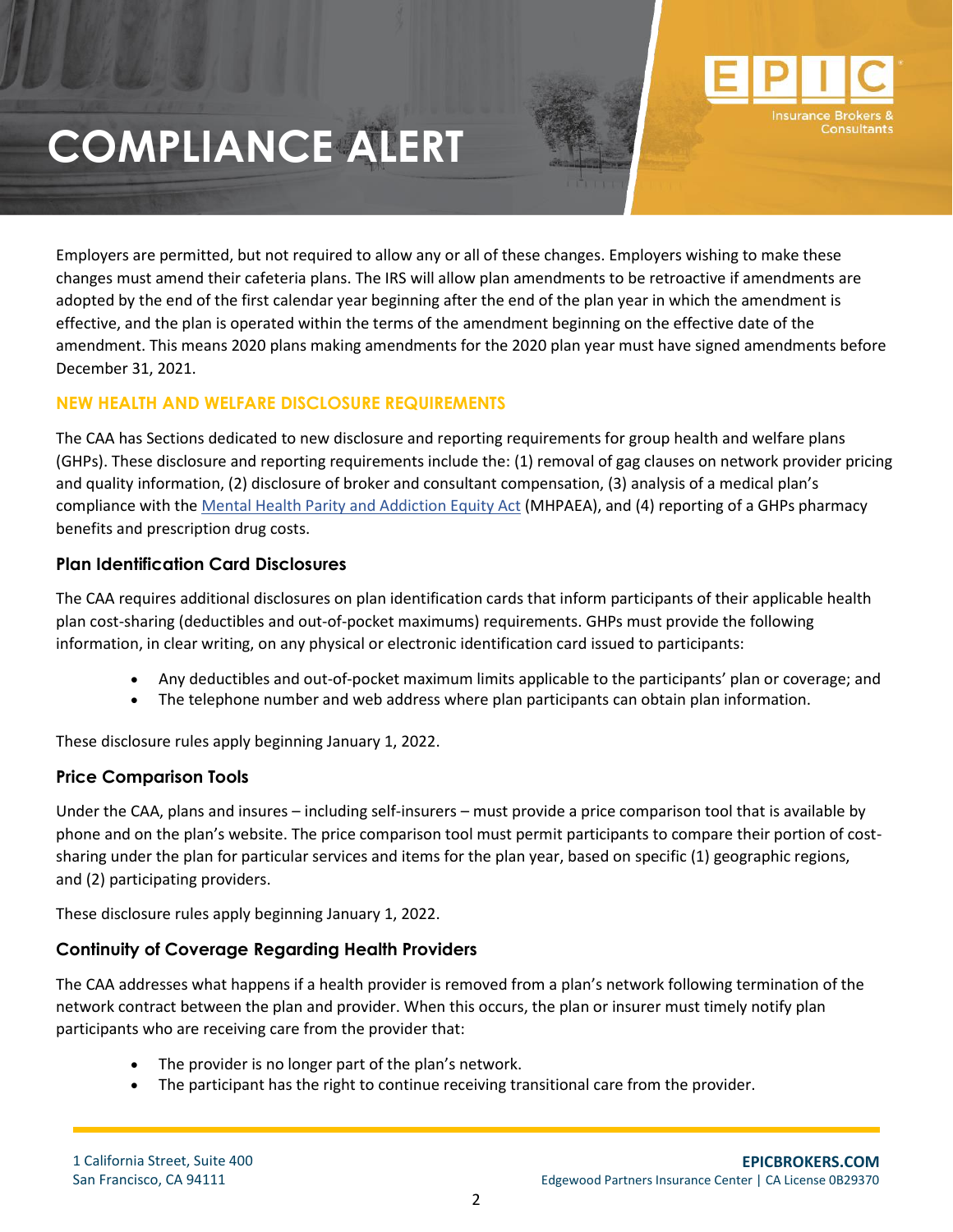

The CAA requires plans to give the participant the opportunity to request a transitional care period. The period must extend for the remaining time that the participant is a patient at a continuing care facility or for up to 90 days after the plan participant(s) receives notification from the plan that the provider is no longer in their network.

This provision becomes effective on January 1, 2022.

#### **Removal of Gag Clauses on Network Provider Price and Quality Information**

[Section 201 of the CAA](https://www.congress.gov/116/bills/hr133/BILLS-116hr133enr.pdf) amends the [Employee Retirement Income](https://www.dol.gov/general/topic/retirement/erisa) Security Act (ERISA), the [Public Health Service Act](https://www.phe.gov/Preparedness/planning/authority/Pages/default.aspx) (PHSA), and the [Internal Revenue Code](https://www.irs.gov/privacy-disclosure/tax-code-regulations-and-official-guidance) (IRC) to require employer-sponsored GHPs to ensure access to cost and quality of care information.

Section 201 prohibits plans from agreeing to restrictions in provider network contracts that prevent the plan from accessing price and quality information – including provider-specific cost and quality of care data. According to the amendment, GHPs must provide that information to participants.

The Section 201 amendments also require GHPs to ensure they have access to specific claims data that shows the costs related to claims. However, Section 201 permits providers and provider networks to prohibit GHPs and health insurers from publicly disclosing claims data that they receive from the providers and provider networks. Section 201 requires GHPs to certify their compliance annually.

The Section 201 amendments are effective beginning January 1, 2022.

#### **Disclosure of Compensation to Brokers and Consultants**

The CAA amends [Section 408\(b\)\(2\) of ERISA](https://www.dol.gov/sites/dolgov/files/EBSA/about-ebsa/our-activities/resource-center/fact-sheets/final-regulation-service-provider-disclosures-under-408b2.pdf) – requiring compensation paid to plan service providers be "reasonable" – to apply to health plan brokers and consultants. Previously, the requirements only applied to retirement plan brokers and consultants. The CAA requires GHPs to disclose compensation paid to any broker or consultant that receives \$1,000 or more for their services.

The CAA adopts the following definition of *brokerage services*. Any brokerage services provided to an ERISA-covered GHP with respect to the selection of health insurance products (including vision and dental), record keeping services, medical management vendors, benefits administration, stop-loss, pharmacy benefit management (PBM) services, wellness services, transparency tools and vendors, group purchasing organization preferred vendor panels, disease management vendors and products, compliance services, employee assistance programs (EAPs), or third party administration (TPA) services, consulting services related to the development or implementation of plan design. for an ERISA-covered group health plan.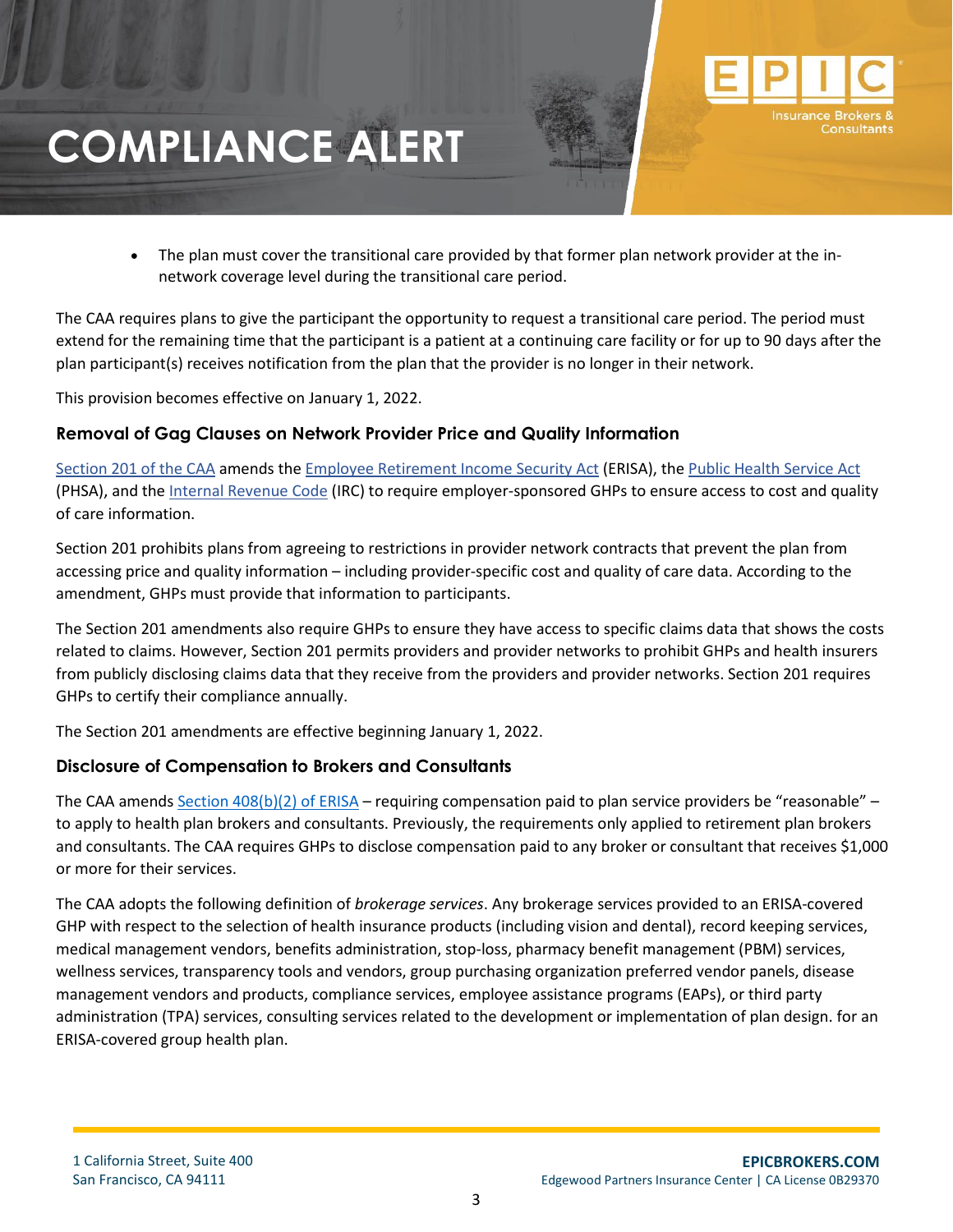Additionally, the amended ERISA rules require health plan brokers or consultants to disclose certain information to the plan fiduciary, including (1) a description of the services provided and (2) a description of all covered compensation (both direct and indirect).

Failure to meet the disclosure requirements means that the contract between the broker and plan is not "reasonable" under ERISA.

These disclosure rules apply to any contract executed one year after the enactment of the CAA (contracts executed on or after December 27, 2021).

### **Mental Health Parity and Substance Use Disorder Benefits**

The MHPAEA requires a GHP to provide the same level of benefits for mental health and substance use disorders (MH/SUD) as medical and surgical (M/S) care. Under the MPHAEA, plans must offer parity between nonquantitative treatment limitations (NQTLs) placed on MH/SUD benefits and M/S benefits. NQTLs refers to any benefit limit that a GHP imposes on items and services that is not a specific monetary or visit limitation. The [DOL's NQTL Noncompliance](https://www.dol.gov/sites/dolgov/files/ebsa/laws-and-regulations/laws/mental-health-parity/warning-signs-plan-or-policy-nqtls-that-require-additional-analysis-to-determine-mhpaea-compliance.pdf)  [Warning Signs](https://www.dol.gov/sites/dolgov/files/ebsa/laws-and-regulations/laws/mental-health-parity/warning-signs-plan-or-policy-nqtls-that-require-additional-analysis-to-determine-mhpaea-compliance.pdf) gives examples of NQTLs that plans must treat as the same whether imposed on MH/SUD or M/S, these examples include (1) preauthorization requirements, (2) fail-first/step therapy protocols, (3) probability of improvement evidence, (4) requirements of written treatment plans, and (5) refusal policies that patient non-compliance, residential treatment limits, geographical limitations, and licensure requirements. The CAA amends ERISA, the PHSA, and the IRC to require GHPs to formally analyze their compliance with the MHPAEA requirements related to nonquantitative treatment limitations.

The Department of Labor (DOL), Health and Human Services (HHS), and the IRS (collectively the Departments or Agencies) have enforcement authorities pertaining to the MHPAEA. Under the new MHPAEA rules created by the CAA, GHPs must document and make available, upon request, to the secretaries of the Departments an analysis of the plan's compliance with the MHPAEA NQTL requirements. The law charges the Departments to request a copy of at least 20 GHPs mental health parity analysis per year.

The new rules require the Department secretaries to issue guidance with respect to the required analysis within 18 months of the enactment of the CAA. If a participant files a complaint with one of the Departments, or the Agency secretaries suspect a violation, they can request a copy of the plan's analysis. The Departments may request a plan's analysis report as soon as 45 days after the CAA's enactment. The DOL has recently released a [Self-Compliance Tool](https://www.dol.gov/newsroom/releases/ebsa/ebsa20201023) that a plan administrator can use to evaluate whether their plan complies with the MHPAEA's parity requirements.

# **Reporting on Pharmacy Benefits and Drug Costs**

The CAA updates ERISA, the Public Health Service Act (PHSA), and the tax code to require each GHP to report certain information related to plan spending and prescription drugs to the Agency secretaries, including:

• The plan year, number of enrollees, and each state in which the plan is offered;

Insurance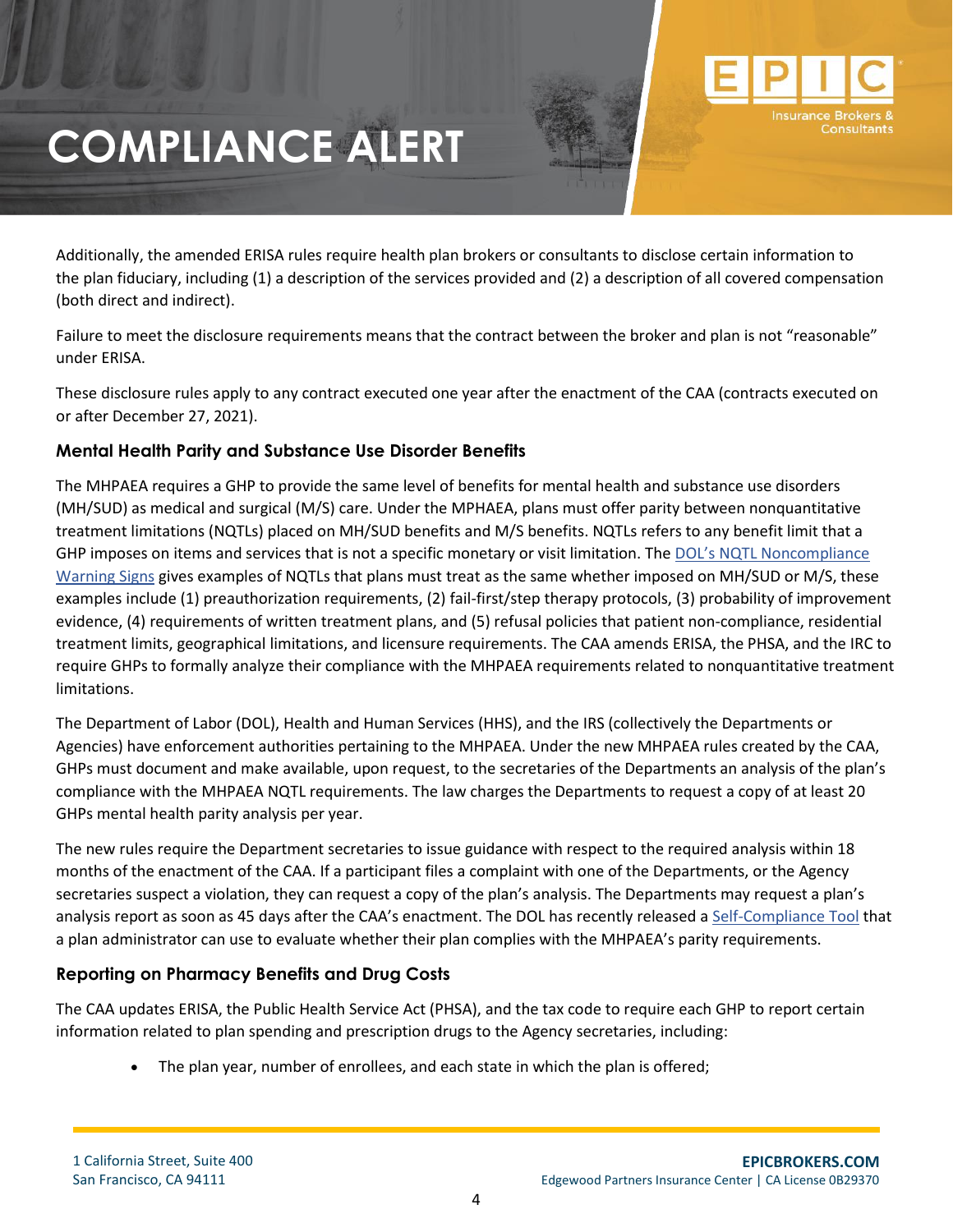- Categorical data about the top 50 prescription drugs paid for by the plan, the required data disclosure includes:
- The top 50 brand prescription drugs paid for by the plan, and the total number of paid claims for each of those drugs,
- The top 50 most expensive prescription drugs paid for by the plan, and both the total annual spending, and the annual amount spent by the plan for each drug,
- The 50 prescription drugs with the greatest increase in plan expenditures since the prior plan year, and the change in amounts spent for each of those drugs,
- The total spending on health care services by plan, broken down into specific categories, including (1) hospital costs, (2) primary care costs, (3) specialty care costs, and (4) prescription drug costs;
- Reporting of the average monthly premiums paid by the employer and by the plan participants; and
- The impact on premiums by rebates and fees paid by the plan's drug manufacturers, administrators, or service providers, including reductions in premiums and out-of-pocket costs associated with the rebates and fees.

The first report is due one year after enactment of the CAA (December 27, 2021) and each subsequent report is due annually by June 1.

# **NO SURPRISES ACT**

The [No Surprises Act](https://republicans-waysandmeansforms.house.gov/uploadedfiles/surprisebill_text.pdf?utm_campaign=203573-211) contains the balance billing relief portion of the CAA. When the law becomes effective on January 1, 2022, plan participants will not get balance bills when they:

- Seek emergency care at an out-of-network facility
- Are transported by an out-of-network air ambulance,
- Receive non-emergency care at an in-network hospital but are unknowingly treated by an out-of-network physician or laboratory.

In these circumstances, covered individuals will only be responsible for the cost-sharing – deductibles, coinsurance, and copayment – that they pay according to their plan's in-network terms.

All of the No Surprises Act portions of the CAA's balanced billing provisions take effect on January 1, 2022. There will be extensive rulemaking proceedings during the first half of 2021. Some of the Acts details can be found below.

#### **Cost-Sharing Protections and Billing Transparency**

Under the No Surprises Act, the only cost-sharing that the person will be responsible for is the same amount that they would have paid for that service from an in-network provider. The No Surprises Act bars providers from holding patients liable for higher amounts. It also establishes new standards for billing practices – including timelines for coordination between providers and insurers – to ensure that a patient only receives a bill that accurately reflects the in-network cost-sharing they should pay.

**Insurance**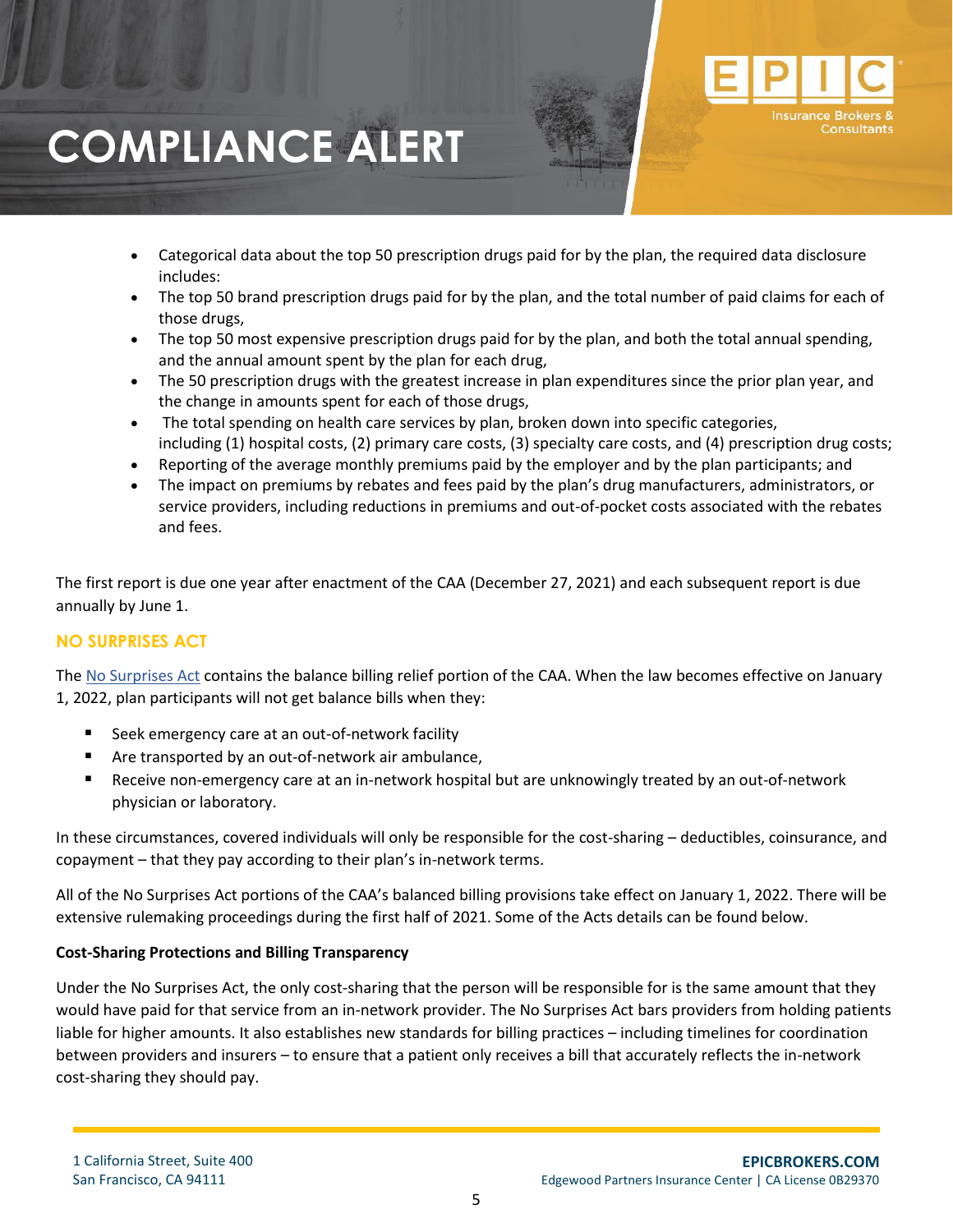The Act also attempts to increase transparency for all patients and help them understand their cost-sharing liability ahead of time. Patients can receive an Advanced Explanation of Benefits (AEB) before going to a healthcare provider. The AEB provides a prospective patient with a good-faith estimate of their costs and cost-sharing responsibilities and identifies whether the provider(s) furnishing the items or services is/are in-network and, if not, how to find in-network providers. It also requires insurers to:

- Offer price comparison information by phone;
- Develop a web price comparison tool; and
- Maintain up-to-date provider directories.

### **Patient Protections for Emergency and Air Ambulances Services**

In cases of same-day emergency services, out-of-network providers must charge patients the amount that patients would have been required to pay in cost-sharing if an in-network provider delivered the services. Patients would be protected from surprise medical bills for emergency services for evaluation and treatment until the provider stabilizes them and can receive consent to transfer the patient to an in-network facility. The protections apply when a patient receives treatment from an in-network or out-of-network provider and covers out-of-network air-ambulance services.

#### **Patient Protections for Non-Emergency Services**

The No Surprises Act protects patients from surprise medical bills for non-emergency services provided at an in-network facility by an out-of-network provider. It allows for some voluntary exceptions to surprise medical bill protections, but only if a patient knowingly and voluntarily agrees to use an out-of-network provider. Providers can also charge a patient the out-of-network fee if they have the patient complete a consent waiver before charging them. The goal is to ensure that the bill is no longer a surprise but an agreed to and understood healthcare service fee.

Providers cannot request a consent waiver in the following three circumstances:

- 1. When an in-network provide is available at a facility but not offered provider does not offer patients an innetwork provider available in the facility;
- 2. When a patient receives care for unforeseen or urgent services; or
- 3. When a provider is an ancillary provider that a patient typically does not select (e.g., a radiologist, anesthesiologist, pathologist, neonatologist, etc.).

The Act lists those classified as ancillary service providers that cannot request that patients sign a consent waiver. The list includes:

- Emergency medicine, anesthesiologists, pathologists, radiologists, and neonatologists;
- Items and services provided by assistant surgeons, hospitalists, and intensivists;
- Diagnostic services unless they are exempted by rule; and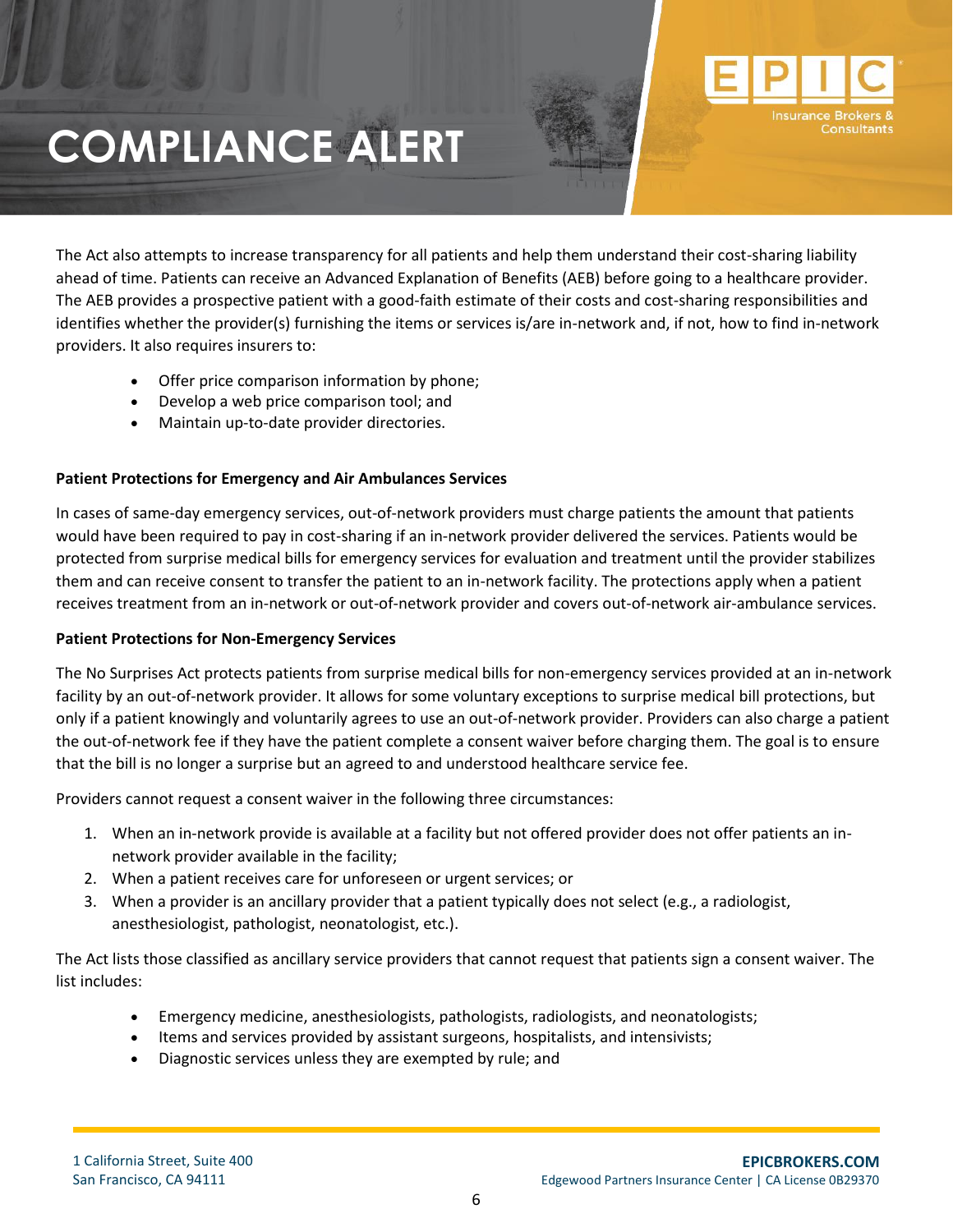• Non-participating providers (if there are no participating providers at the same facility who can furnish the items or services).

It also allows federal agency officials to identify additional providers and services that cannot be excepted in future rulemaking.

#### **Settling Payment Disputes**

The most contentiously debated portion of the No Surprises Act is the payment resolution provisions. Providers favored a strict arbitration process while payors favored a price benchmarking approach. Congress arrived at a compromise; it gives insurers and providers 30 days to negotiate payment of out-of-network bills. If that fails, the claims will go through an independent dispute resolution process with an arbitrator that would set the bill's final cost.

Even though the Act does not set a benchmark price, it bars providers from using their "billed charges" during arbitration because billed charges are typically more than the negotiated rates and the actual cost of providing the care. The Act also states that arbiters cannot consider Medicare and Medicaid rates because they are much lower than what an insurer usually pays.

Instead, the No Surprise Act instructs negotiators to consider the median in-network prices paid by each insurer for the services and items in dispute. It also allows insurers to consider other factors, including whether the medical provider tried to join the insurers' network and how sick the plan participant was compared with others. It also allows consideration of network rates a provider may have agreed to during the previous four years. The rate determined by the arbitrator is binding on both the payor and provider.

#### **No Surprises Act and State Balanced Billing Laws**

If state insurance law applies to an insurance plan, that plan must follow a state's balance billing rules when a state law's provisions differ from the federal law, such as determining a payment. In such cases, the federal law defers to states.

### **IMPLEMENTING REGULATIONS OF THE AFFORDABLE CARE ACT NONDISCRIMINATION IN HEALTH CARE PROVIDER PROVISIONS**

In 2010, the Affordable Care Act (ACA) included a provision prohibiting GHPs from discriminating, with regard to participation under a plan or coverage, against any health provider that acts within the scope of its license or certification under applicable state law. Although the Departments issued FAQ guidance in [2013](https://www.dol.gov/sites/dolgov/files/EBSA/about-ebsa/our-activities/resource-center/faqs/aca-part-xv.pdf) and [2015](https://www.dol.gov/sites/dolgov/files/EBSA/about-ebsa/our-activities/resource-center/faqs/aca-part-xxvii.pdf) addressing this provision, they have declined to issue any implementing regulations. Based on [the](https://www.govinfo.gov/app/details/USCODE-2015-title42/USCODE-2015-title42-chap6A-subchapXXV-partA-subpart1-sec300gg-5) ACA and Department FAQs, the [nondiscrimination provision](https://www.govinfo.gov/app/details/USCODE-2015-title42/USCODE-2015-title42-chap6A-subchapXXV-partA-subpart1-sec300gg-5) does not require GHPs or insurers to contract with any health care service provider willing to abide by the terms and conditions for participation established by the plan or insurer. In addition, this provision does not preven[t](applewebdata://7C543F0D-2D40-4087-8442-030B2AF9063F/) GHPs or insurers from establishing varying rates of reimbursement – provider tiers – based on quality or performance measures. The provision became effective for plan years beginning on or after January 1, 2014.

**Insurance**